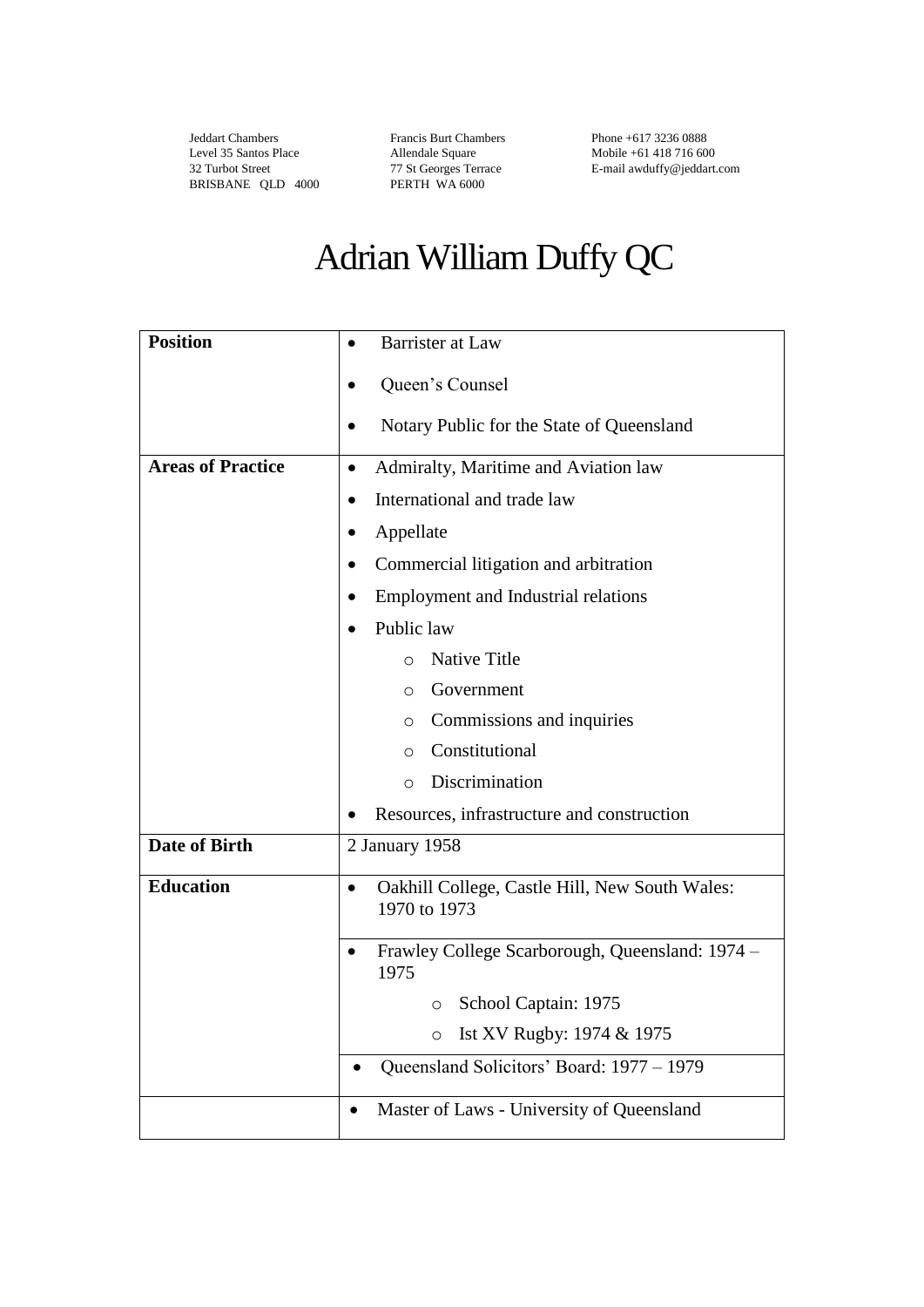| <b>Professional</b><br><b>Experience</b> | $1976 - 1977$                           | Clerk, Department of Justice<br>& Crown Solicitor's Office                                                                                                                                                                                                                                                                                                                                                                                                                                                                                            |
|------------------------------------------|-----------------------------------------|-------------------------------------------------------------------------------------------------------------------------------------------------------------------------------------------------------------------------------------------------------------------------------------------------------------------------------------------------------------------------------------------------------------------------------------------------------------------------------------------------------------------------------------------------------|
|                                          | $1978 - 1982$                           | Articled Clerk – M G Lyons<br>٠<br>& Co (subsequently known)<br>as Lyons, Solicitors)                                                                                                                                                                                                                                                                                                                                                                                                                                                                 |
|                                          | 1 February 1983 –<br>30 June 1984       | Solicitor, Lyons                                                                                                                                                                                                                                                                                                                                                                                                                                                                                                                                      |
|                                          | 1 July $1984 - 31$<br>October 1997      | Partner, Lyons (subsequently)<br>$\bullet$<br>known as Ebsworth &<br>Ebsworth)                                                                                                                                                                                                                                                                                                                                                                                                                                                                        |
|                                          |                                         | $1990 - 1994 -$ Managing<br>Partner                                                                                                                                                                                                                                                                                                                                                                                                                                                                                                                   |
|                                          | 17 November 1997                        | <b>Barrister at Law</b>                                                                                                                                                                                                                                                                                                                                                                                                                                                                                                                               |
|                                          | 19 November 2015                        | Queen's Counsel<br>$\bullet$                                                                                                                                                                                                                                                                                                                                                                                                                                                                                                                          |
|                                          | matters.                                | Prior to coming to the Bar, Adrian was a solicitor for almost<br>15 years and almost 14 years of that as a partner in the firm<br>then known as Ebsworth & Ebsworth in Brisbane. During his<br>time as a solicitor, Adrian practised extensively in<br>commercial litigation, including in admiralty and maritime,<br>aviation, insurance, resources and building and construction                                                                                                                                                                    |
|                                          | Maritime Arbitration Centre in the UAE. | He has long experience in international and domestic<br>arbitration, mostly as legal representative for parties, but<br>including as arbitrator. He is a supporting member of the<br>London Maritime Arbitrators Association and has acted in a<br>number of maritime arbitrations conducted in London by<br>arbitrators appointed under LMAA Rules. He is also a<br>member of ICCA and has acted in arbitrations conducted<br>under a number of other regimes, including ICC Rules. He is<br>also a member of the Arbitrator's Panel of the Emirates |
|                                          | of expert evidence in arbitration.      | He has delivered papers in the field, including on the question                                                                                                                                                                                                                                                                                                                                                                                                                                                                                       |
|                                          | Qantas and other major airlines.        | Adrian headed Ebsworth $\&$ Ebsworth's transport group in<br>Queensland, which serviced major national and international<br>shipping companies, airlines and road and rail transport<br>companies and their insurers, including as panel lawyers for                                                                                                                                                                                                                                                                                                  |
|                                          |                                         | Adrian advised major coal mining companies and other<br>mineral and commodities exporters on their contracts of                                                                                                                                                                                                                                                                                                                                                                                                                                       |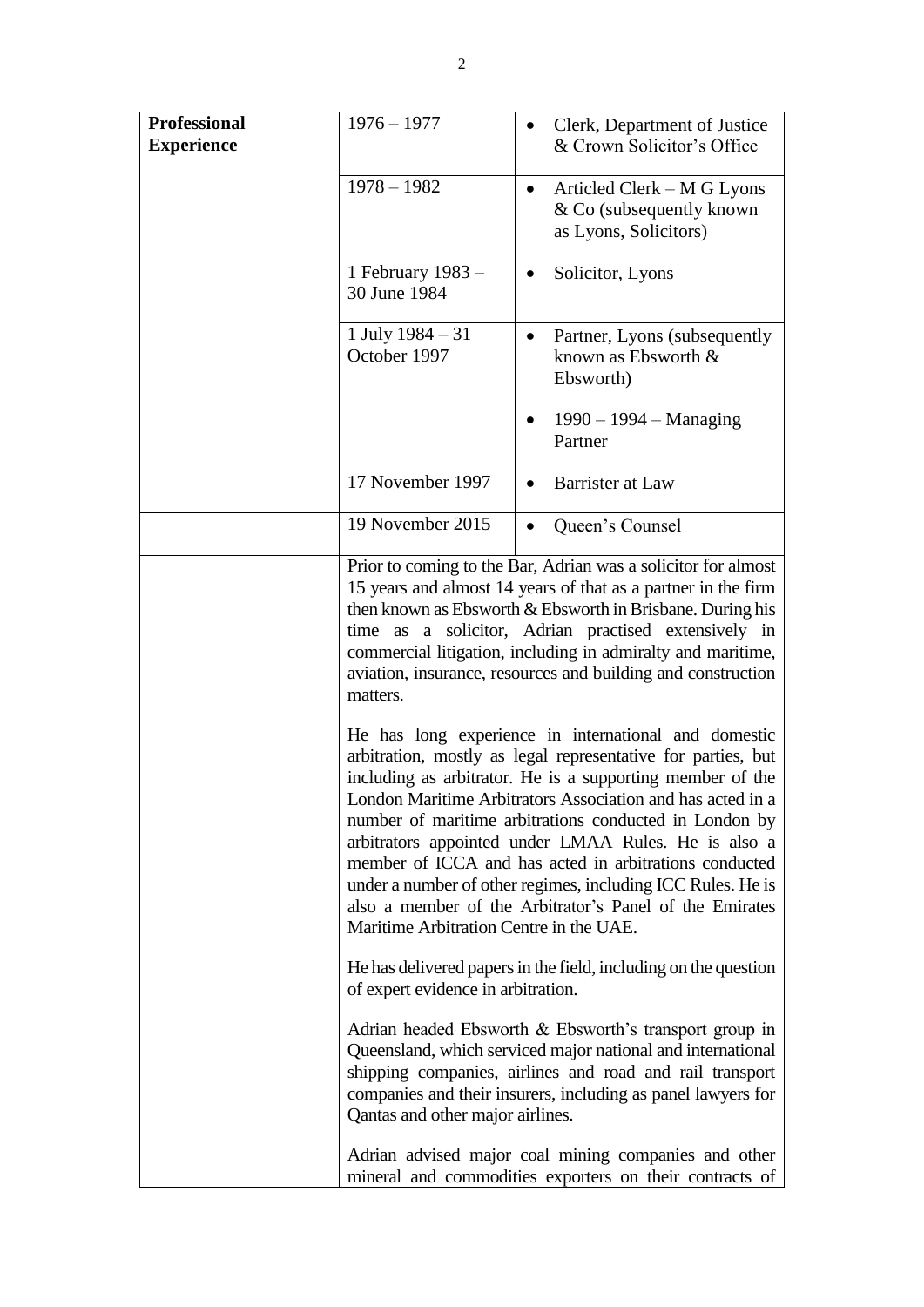| affreightment and charter parties and contracts with overseas<br>steel mills.                                                                                                                                                                                                                                                                                                                                                                                                                                               |
|-----------------------------------------------------------------------------------------------------------------------------------------------------------------------------------------------------------------------------------------------------------------------------------------------------------------------------------------------------------------------------------------------------------------------------------------------------------------------------------------------------------------------------|
| Adrian also has experience in Native Title matters, having as<br>a solicitor been involved in the Wik Case from its<br>commencement, as well as having been briefed as both junior<br>counsel and senior counsel level to advise on and appear in<br>significant native title litigation.                                                                                                                                                                                                                                   |
| He also has extensive experience in fisheries matters and<br>acted for the Queensland Fish Management Authority and its<br>successor authorities for many years in licensing and other<br>matters, including matters concerned with fisheries treaties<br>and fisheries managed under joint authority with the<br>Commonwealth.                                                                                                                                                                                             |
| Adrian has been briefed in a number of significant matters in<br>the Supreme Court, Federal Court and High Court. This<br>includes many of the important Admiralty and maritime<br>cases in Queensland in recent years as well as many large<br>construction and engineering and other commercial cases<br>and a number of important employment and industrial<br>relations matters. He has also advised and acted in litigation<br>in relation to State and Commonwealth managed fisheries<br>and in Native Title matters. |
| Adrian has also acted in a number of matters involving claims<br>against professionals (medical professionals, lawyers,<br>valuers, engineers, and architects) and corporate directors<br>and insurance in relation to such claims.                                                                                                                                                                                                                                                                                         |
| He has acted for many years in a variety of defamation<br>matters. Notably, he acted in a number of matters for one of<br>the major national television broadcasters giving advice in<br>relation to potentially defamatory material, giving advice and<br>acting in litigation in respect of claims for defamation and<br>appearing in the Supreme Court in relation to injunctive<br>proceedings against the broadcaster seeking to restrain<br>publication of allegedly defamatory news and current affairs<br>stories.  |
| Adrian was also briefed to advise and appear for various<br>parties in the Queensland Floods Commission of Inquiry and<br>the Queensland Racing Commission of Inquiry and the<br>Barrett Adolescent Centre Commission of Inquiry.                                                                                                                                                                                                                                                                                           |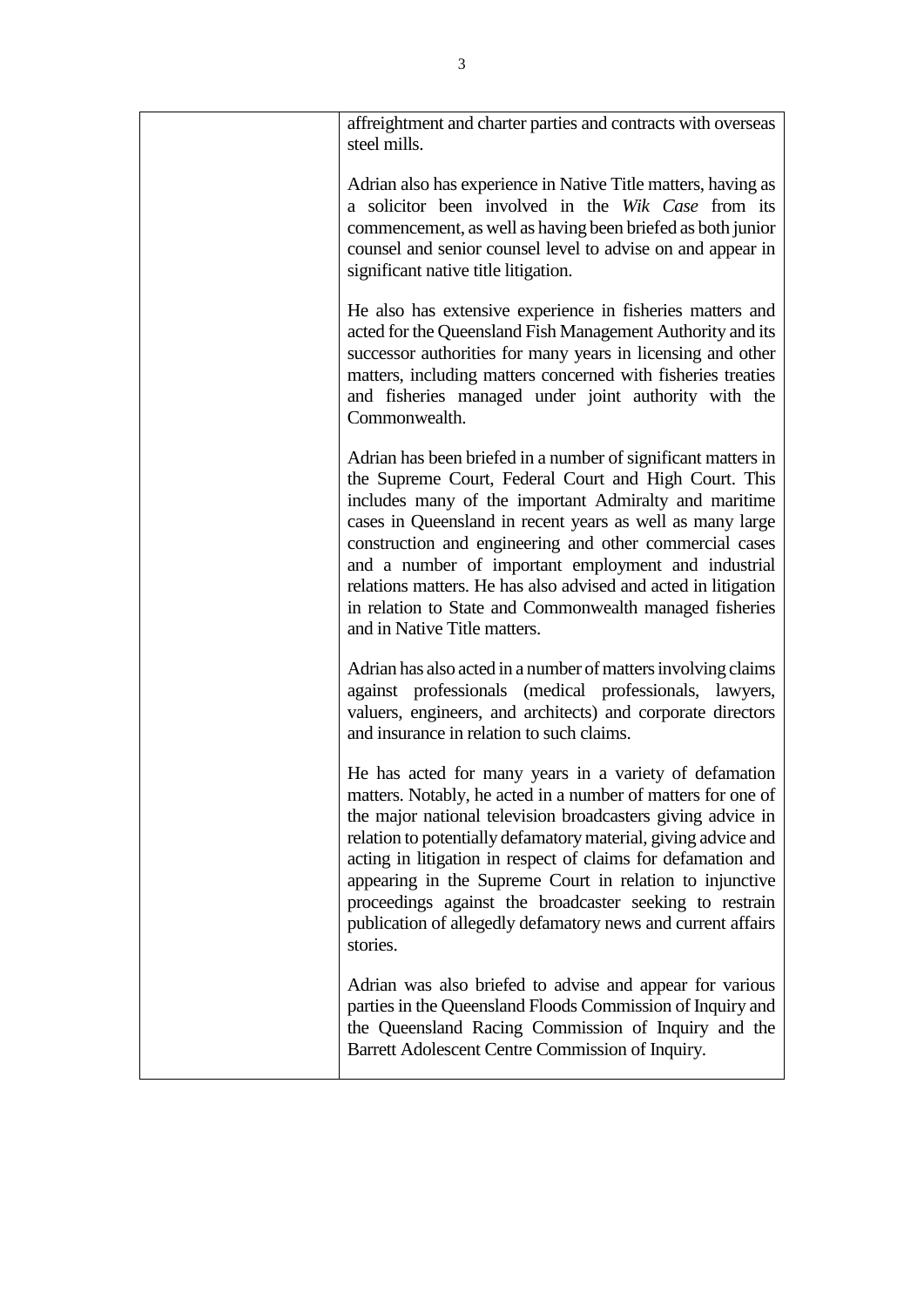| <b>Professional</b><br><b>Memberships</b> | Bar Association of Queensland<br>$\bullet$                                                                                                                                                                                                                                                                                                                           |  |
|-------------------------------------------|----------------------------------------------------------------------------------------------------------------------------------------------------------------------------------------------------------------------------------------------------------------------------------------------------------------------------------------------------------------------|--|
|                                           | Member of the Professional Conduct Committee                                                                                                                                                                                                                                                                                                                         |  |
|                                           | Member of the International Law Committee                                                                                                                                                                                                                                                                                                                            |  |
|                                           | <b>Australian Bar Association</b>                                                                                                                                                                                                                                                                                                                                    |  |
|                                           | Member of the International Committee                                                                                                                                                                                                                                                                                                                                |  |
|                                           | Victorian Bar Association<br>$\bullet$                                                                                                                                                                                                                                                                                                                               |  |
|                                           | <b>Western Australian Bar Association</b>                                                                                                                                                                                                                                                                                                                            |  |
|                                           | Member of the Nautical Institute                                                                                                                                                                                                                                                                                                                                     |  |
|                                           | <b>Supporting Member of London Maritime Arbitrators</b><br>Association                                                                                                                                                                                                                                                                                               |  |
|                                           | Emirates Maritime Arbitration Centre - Arbitrator<br>Panel Member                                                                                                                                                                                                                                                                                                    |  |
|                                           | Member – International Council for Commercial<br>Arbitration                                                                                                                                                                                                                                                                                                         |  |
|                                           | Present Committee member and former Chairman of<br>Queensland Branch of the Maritime Law Association<br>of Australia and NZ                                                                                                                                                                                                                                          |  |
|                                           | Former Chairman of Queensland Branch of the<br>٠<br>Aviation Law Association of Australia and NZ                                                                                                                                                                                                                                                                     |  |
|                                           | Former Chairman of Queensland Law Society's<br>$\bullet$<br>Court Practice & Procedure Committee                                                                                                                                                                                                                                                                     |  |
|                                           | Former Member of Appeal Costs Board<br>of<br>Queensland                                                                                                                                                                                                                                                                                                              |  |
|                                           | Queensland Society of Notaries                                                                                                                                                                                                                                                                                                                                       |  |
|                                           | Member of the Queensland University of Technology<br><b>Career Mentor Scheme</b>                                                                                                                                                                                                                                                                                     |  |
| <b>Other</b>                              | Adrian has written and presented numerous papers in a<br>variety of topics over the last 25 years, including in recent<br>times at MLAANZ conferences and conferences and<br>meetings for AMPLA, Engineers Australia and the<br>Institution of Arbitrators and Mediators.                                                                                            |  |
|                                           | Adrian has been a regular presenter at the Bar Practice<br>Course and from time to time a part time lecturer in<br>maritime law at the University of Queensland, as well as<br>sitting as a panel member for arbitration moots. Adrian<br>has acted as an arbitrator as well as having conducted a<br>number of mediations, particularly in maritime law<br>matters. |  |